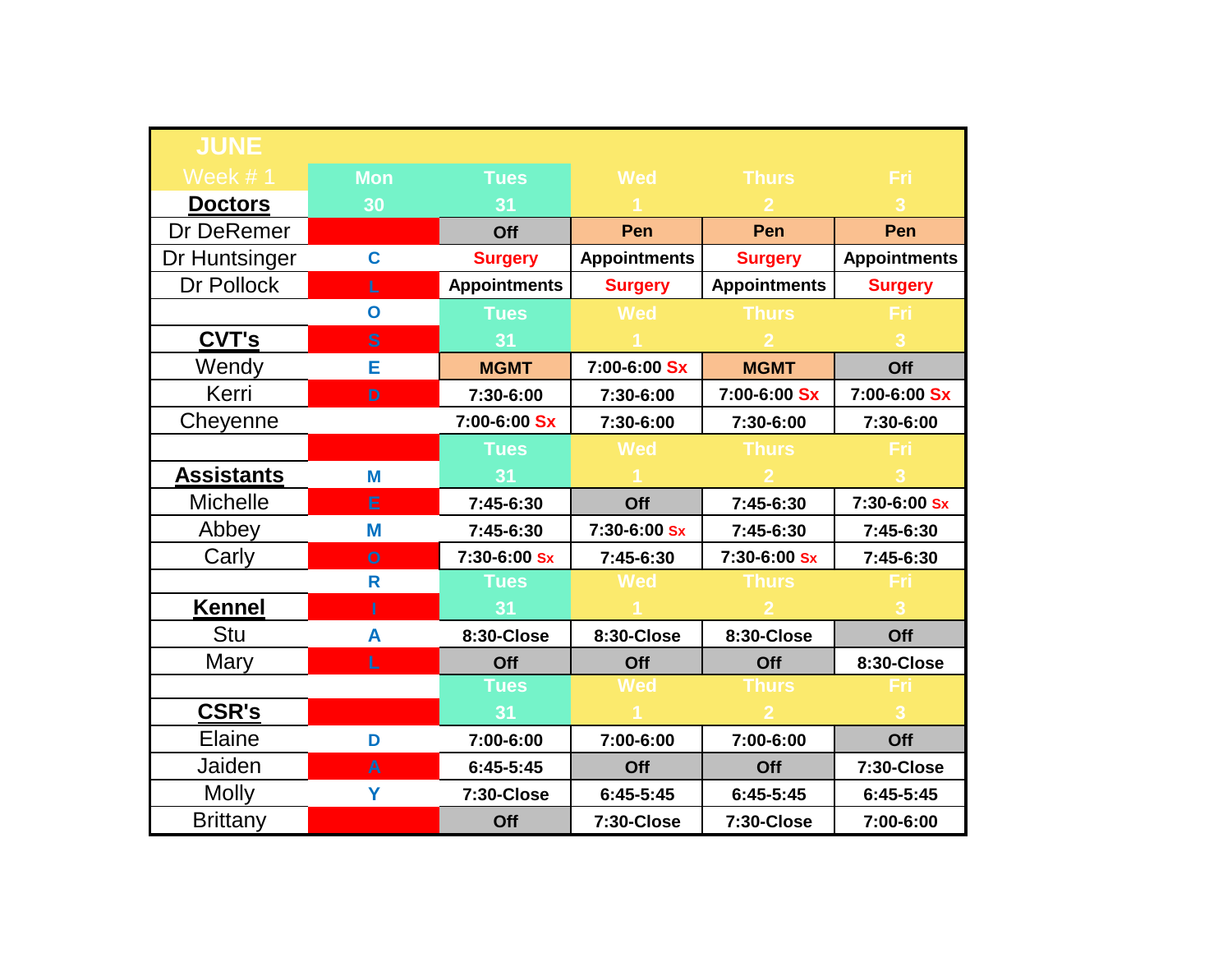| <b>JUNE</b>          |                     |                     |                     |                     |                     |
|----------------------|---------------------|---------------------|---------------------|---------------------|---------------------|
| Week $# 2$           | <b>Mon</b>          | <b>Tues</b>         | <b>Wed</b>          | <b>Thurs</b>        | Fri                 |
| <b>Doctors</b>       | 6                   |                     | 8                   | 9                   | 10                  |
| <b>Dr DeRemer</b>    | <b>Appointments</b> | Off                 | Pen                 | Pen                 | Pen                 |
| <b>Dr Huntsinger</b> | <b>Surgery</b>      | <b>Appointments</b> | <b>Surgery</b>      | <b>Appointments</b> | Off                 |
| <b>Dr Pollock</b>    | Off                 | <b>Surgery</b>      | <b>Appointments</b> | <b>Surgery</b>      | <b>Appointments</b> |
|                      | <b>Mon</b>          | <b>Tues</b>         | <b>Wed</b>          | <b>Thurs</b>        | <u>Fri</u>          |
| <b>CVT's</b>         | $6\phantom{1}6$     |                     |                     | 9                   | 10                  |
| Wendy                | 7:30-6:00           | <b>MGMT</b>         | 7:00-6:00 Sx        | R/O                 | R/O                 |
| Kerri                | 7:00-6:00 Sx        | 7:30-6:00           | 7:30-6:00           | 7:00-6:00 Sx        | Off                 |
| Cheyenne             | Off                 | 7:00-6:00 Sx        | 7:30-6:00           | 7:30-6:00           | 7:30-6:00           |
|                      | <b>Mon</b>          | <b>Tues</b>         | <b>Wed</b>          | <b>Thurs</b>        | <b>Fri</b>          |
| <b>Assistants</b>    |                     |                     |                     |                     | 10                  |
| Michelle             | 7:30-6:00 Sx        | 7:45-6:30           | Off                 | 7:30-6:00 Sx        | 7:45-6:30           |
| Abbey                | 7:45-6:30           | 7:45-6:30           | 7:30-6:00 Sx        | 7:45-6:30           | R/O                 |
| Carly                | Off                 | 7:30-6:00 Sx        | 7:45-6:30           | 7:45-6:30           | 7:45-6:30           |
|                      | <b>Mon</b>          | <b>Tues</b>         | <b>Wed</b>          | Thurs               | Fri                 |
| <b>Kennel</b>        | $6\phantom{a}6$     |                     |                     |                     | 10                  |
| Stu                  | 8:30-Close          | 8:30-Close          | 8:30-Close          | 8:30-Close          | Off                 |
| <b>Mary</b>          | Off                 | Off                 | Off                 | Off                 | 8:30-Close          |
|                      | <b>Mon</b>          | <b>Tues</b>         | <b>Wed</b>          | <b>Thurs</b>        | Fri                 |
| <b>CSR's</b>         | 6                   |                     |                     | 9                   | 10                  |
| Elaine               | Off                 | 7:00-6:00           | 7:00-6:00           | 7:00-6:00           | Off                 |
| Jaiden               | 6:45-5:45           | $6:45-5:45$         | Off                 | Off                 | 7:30-Close          |
| <b>Molly</b>         | 7:30-Close          | 7:30-Close          | $6:45-5:45$         | $6:45-5:45$         | Off                 |
| <b>Brittany</b>      | 7:00-6:00           | Off                 | 7:30-Close          | 7:30-Close          | 7:00-6:00           |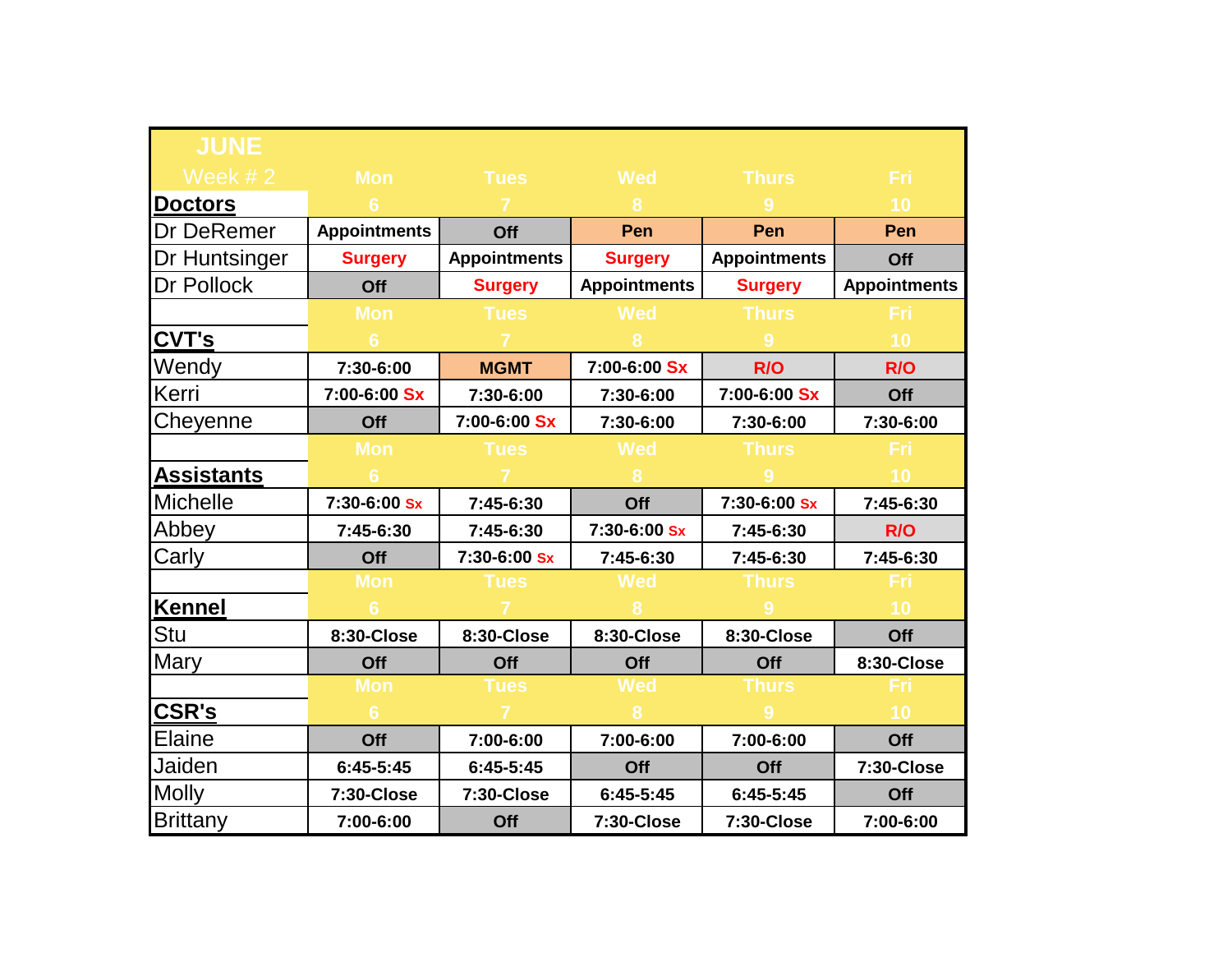| <b>JUNE</b>          |                     |                     |                     |                     |                     |
|----------------------|---------------------|---------------------|---------------------|---------------------|---------------------|
| Week $#3$            | <b>Mon</b>          | <b>Tues</b>         | <b>Wed</b>          | <b>Thurs</b>        | <b>Fri</b>          |
| <b>Doctors</b>       | 13 <sup>°</sup>     | 14                  | 15                  | 16                  | 17                  |
| <b>Dr DeRemer</b>    | <b>Appointments</b> | Off                 | Pen                 | Pen                 | Pen                 |
| <b>Dr Huntsinger</b> | Off                 | <b>Surgery</b>      | <b>Appointments</b> | <b>Surgery</b>      | <b>Appointments</b> |
| <b>Dr Pollock</b>    | <b>Surgery</b>      | <b>Appointments</b> | <b>Surgery</b>      | <b>Appointments</b> | Off                 |
|                      | <b>Mon</b>          | <b>Tues</b>         | <b>Wed</b>          | <b>Thurs</b>        | Fri                 |
| <b>CVT's</b>         | 13                  | 14                  | 15                  | 16                  | 17                  |
| Wendy                | R/O                 | <b>MGMT</b>         | 7:00-6:00 Sx        | 7:30-6:00           | Off                 |
| Kerri                | 7:00-6:00 Sx        | 7:30-6:00           | 7:30-6:00           | 7:00-6:00 Sx        | Off                 |
| Cheyenne             | 7:30-6:00           | 7:00-6:00 Sx        | 7:30-6:00           | Off                 | 7:30-6:00           |
|                      | <b>Mon</b>          | <b>Tues</b>         | <b>Wed</b>          | <b>Thurs</b>        | <b>Fri</b>          |
| <b>Assistants</b>    | 13 <sup>°</sup>     | 14                  | 15                  | 16                  | 17 <sup>°</sup>     |
| <b>Michelle</b>      | 7:30-6:00 Sx        | 7:45-6:30           | Off                 | 7:45-6:30           | 7:45-6:30           |
| Abbey                | 7:45-6:30           | 7:45-6:30           | 7:30-6:00 Sx        | 7:30-6:00 Sx        | Off                 |
| Carly                | Off                 | 7:30-6:00 Sx        | <b>CSR</b>          | 7:45-6:30           | 7:45-6:30           |
|                      | <b>Mon</b>          | <b>Tues</b>         | <b>Wed</b>          | <b>Thurs</b>        | Fri                 |
| <b>Kennel</b>        | 13                  | 14                  | 15                  | 16                  | 17                  |
| Stu                  | 8:30-Close          | 8:30-Close          | 8:30-Close          | 8:30-Close          | Off                 |
| <b>Mary</b>          | Off                 | Off                 | Off                 | Off                 | 8:30-Close          |
|                      | <b>Mon</b>          | <b>Tues</b>         | <b>Wed</b>          | <b>Thurs</b>        | Fri                 |
| <b>CSR's</b>         | 13 <sup>°</sup>     | 14 <sup>°</sup>     | 15                  | 16                  | 17                  |
| Elaine               | Off                 | 7:00-6:00           | 7:00-6:00           | 7:00-6:00           | Off                 |
| Jaiden               | 6:45-5:45           | $6:45-5:45$         | Off                 | Off                 | 7:30-Close          |
| <b>Molly</b>         | 7:30-Close          | R/O                 | R/O                 | 6:45-5:45           | 7:00-6:00           |
| <b>Brittany</b>      | 7:00-6:00           | 7:30-Close          | $6:45-5:45$         | 7:30-Close          | Off                 |
| Carly                | Off                 | <b>ASSISTANT</b>    | 7:30-Close          | <b>ASSISTANT</b>    | <b>ASSISTANT</b>    |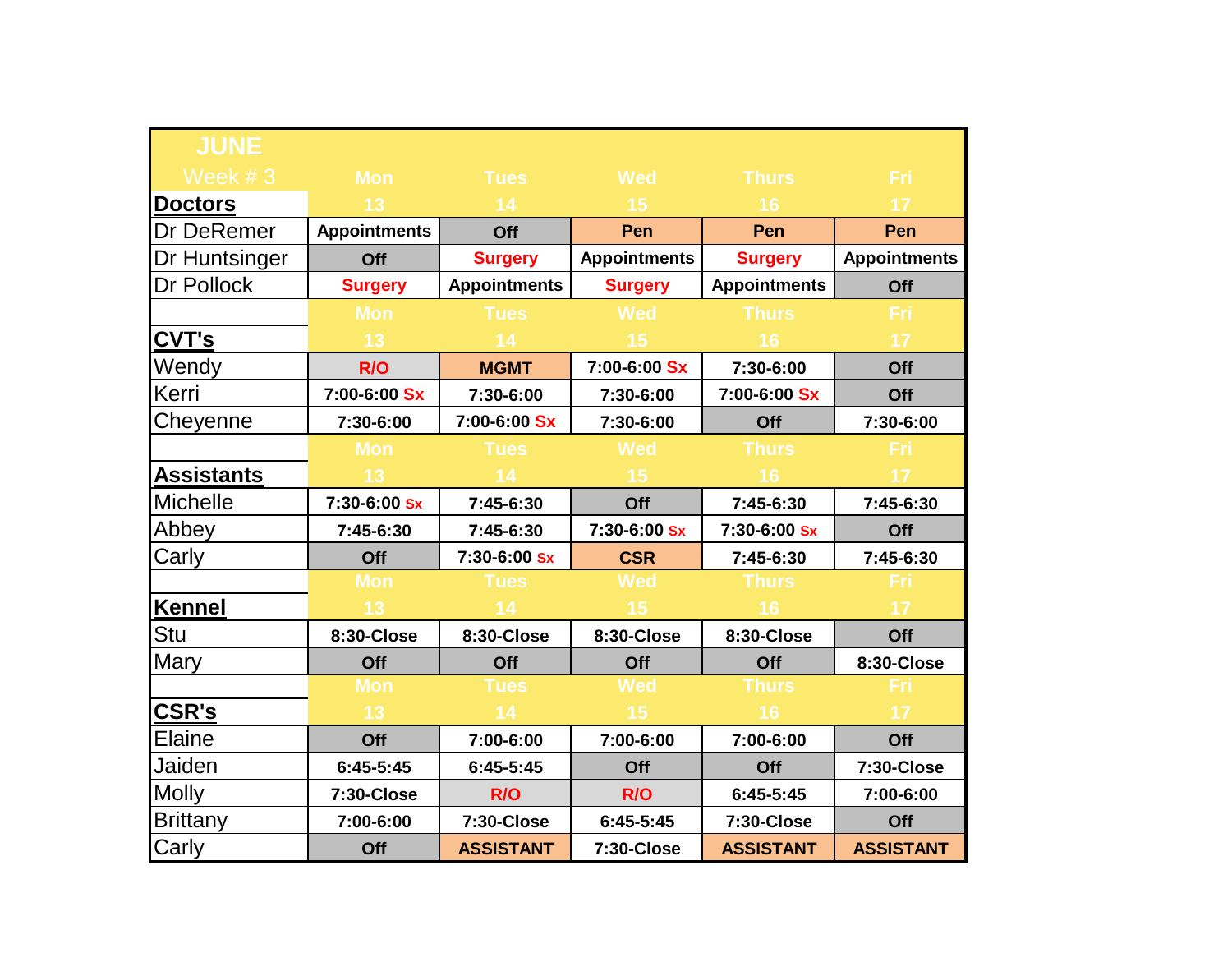| <b>JUNE</b>          |                     |                     |                     |                     |                     |
|----------------------|---------------------|---------------------|---------------------|---------------------|---------------------|
| Week $# 4$           | <b>Mon</b>          | <b>Tues</b>         | <b>Wed</b>          | <b>Thurs</b>        | Fri                 |
| <b>Doctors</b>       | 20                  | 21                  | 22                  | 23                  | 24                  |
| <b>Dr DeRemer</b>    | <b>Appointments</b> | Off                 | Pen                 | Pen                 | Pen                 |
| <b>Dr Huntsinger</b> | <b>Surgery</b>      | <b>Appointments</b> | <b>Surgery</b>      | <b>Appointments</b> | Off                 |
| <b>Dr Pollock</b>    | Off                 | <b>Surgery</b>      | <b>Appointments</b> | <b>Surgery</b>      | <b>Appointments</b> |
|                      | <b>Mon</b>          | <b>Tues</b>         | <b>Wed</b>          | <b>Thurs</b>        | <b>Fri</b>          |
| <b>CVT's</b>         | 20                  | 21                  | 22                  | 23                  | 24                  |
| Wendy                | 7:30-6:00           | <b>MGMT</b>         | 7:00-6:00 Sx        | <b>MGMT</b>         | Off                 |
| Kerri                | 7:00-6:00 Sx        | 7:30-6:00           | 7:30-6:00           | 7:00-6:00 Sx        | Off                 |
| Cheyenne             | Off                 | 7:00-6:00 Sx        | 7:30-6:00           | 7:30-6:00           | 7:30-6:00           |
|                      | <b>Mon</b>          | <b>Tues</b>         | <b>Wed</b>          | <b>Thurs</b>        | <b>Fri</b>          |
| <b>Assistants</b>    | 20                  |                     | 22                  | 23                  | 24                  |
| Michelle             | 7:30-6:00 Sx        | 7:45-6:30           | Off                 | 7:45-6:30           | 7:45-6:30           |
| Abbey                | 7:45-6:30           | 7:45-6:30           | 7:30-6:00 Sx        | 7:45-6:30           | Off                 |
| Carly                | Off                 | 7:30-6:00 Sx        | 7:45-6:30           | 7:30-6:00 Sx        | 7:45-6:30           |
|                      | <b>Mon</b>          | <b>Tues</b>         | <b>Wed</b>          | Thurs               | Fri                 |
| <b>Kennel</b>        | 20                  | 21                  | 22                  | 23                  | 24                  |
| Stu                  | 8:30-Close          | 8:30-Close          | 8:30-Close          | 8:30-Close          | Off                 |
| <b>Mary</b>          | Off                 | Off                 | Off                 | Off                 | 8:30-Close          |
|                      | <b>Mon</b>          | <b>Tues</b>         | <b>Wed</b>          | <b>Thurs</b>        | Fri                 |
| <b>CSR's</b>         | 20                  | 21                  | 22                  | 23                  | 24                  |
| Elaine               | Off                 | 7:00-6:00           | 7:00-6:00           | 7:00-6:00           | Off                 |
| Jaiden               | 6:45-5:45           | 6:45-5:45           | Off                 | Off                 | 7:30-Close          |
| <b>Molly</b>         | 7:30-Close          | 7:30-Close          | $6:45-5:45$         | $6:45-5:45$         | Off                 |
| Brittany             | 7:00-6:00           | Off                 | 7:30-Close          | 7:30-Close          | 7:00-6:00           |